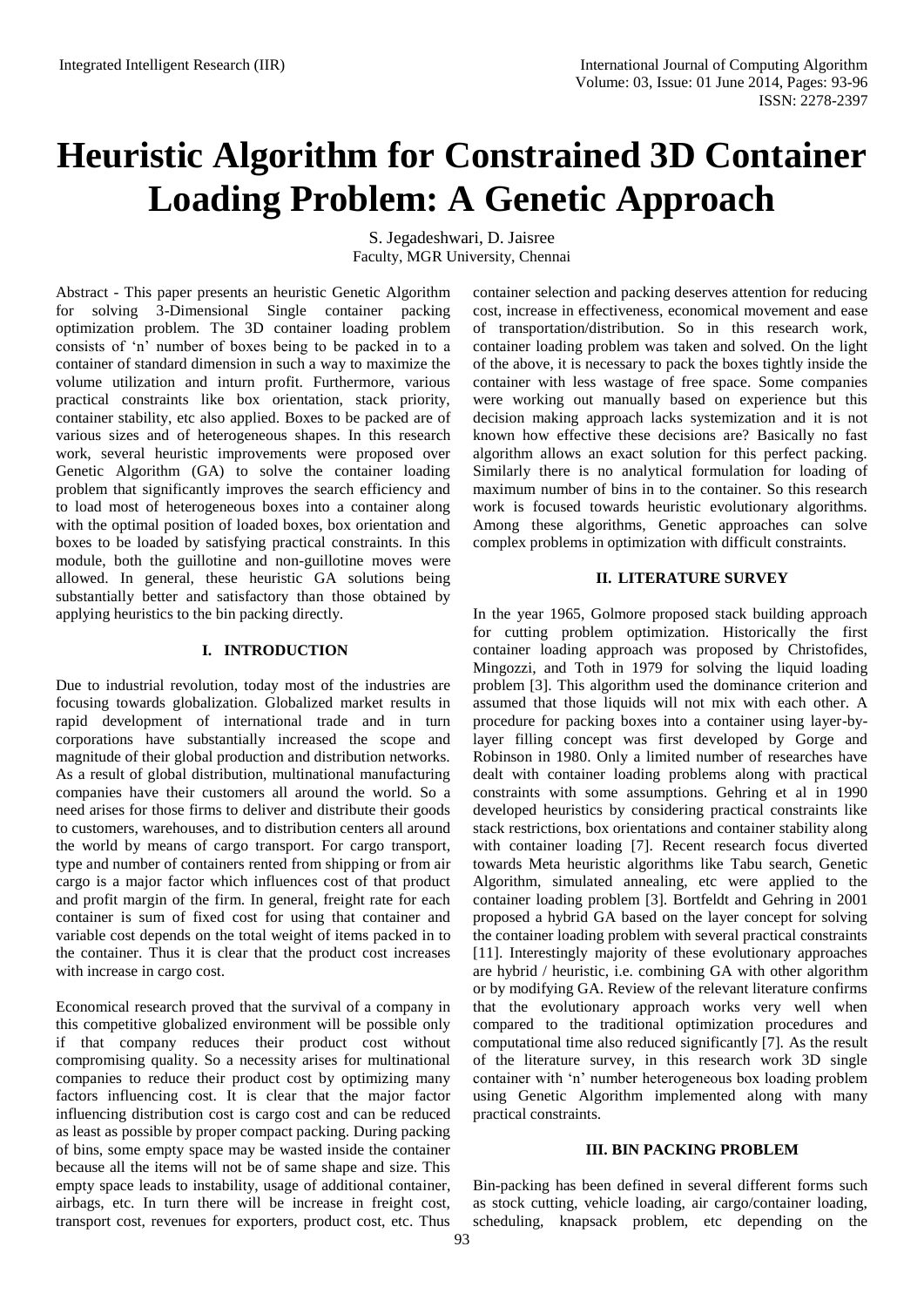application [16]. Container is a large rectangular box of standard dimension used to store and to transport goods from one location to another location safely. Economic analysis on product cost proved that cost of airbags and freight rate for empty space reduces profit margin. But empty spaces inside the container can be reduced identifying the best mix of boxes and positioning those boxes inside the container. Based on number of containers it is classified as single and multiple containers loading problem. Based on homogeneity of boxes to be loaded, it is classified as homogenous and heterogeneous problem [9]. In this research work, problem related to 3 dimensional single container loading with weakly heterogeneous problem was taken and solved. In this research work, bin shapes may be rectangular, cubical, cylindrical, spherical, etc and bins to be packed are of any dimension and of any shapes, which are discussed in the section 7 in detail. The objective of container loading problem is to fit a fixed number of 'n' items, each weight  $w_i$  and volume  $V_i$ , into the container of the capacity 'C' without exceeding the capacity of the container and without violating the practical constraints like box orientation, weight, stability, etc. Standard dimension of the container taken for this research is given in the table 1.

| Table 1. Container Specification |  |
|----------------------------------|--|
|----------------------------------|--|

|        | Dimension |                        | Dimension         |
|--------|-----------|------------------------|-------------------|
| Length | 5940 mm   | Height                 | $2410 \text{ mm}$ |
| Width  | 2370 mm   | Max. pay load (in Kgs) | 18300             |

**IV. HEURISTIC APPROACHES**

To solve this type of problems, simple heuristic algorithms used by most of the researchers are First Fit Decreasing Algorithm (FFDA), Best-Fit Decreasing Algorithm (BFDA)[12], Improved First Fit Algorithm, Wall Building Algorithm, Layer-by-Layer Algorithm, Matrix Methods, Tuning Algorithm, Greedy Algorithm, Tree Search Algorithm, Traditional Optimization Algorithms, Stack-Building Algorithm, Guillotine Cutting Algorithms, Cuboids Arrangement Algorithms, etc. However most of these algorithms concentrates on volume maximization and lacks in considering technological and practical constraints. So results obtained by these algorithms are best but unfortunately, the result may not be feasible. In recent years researchers focused towards solving practical constraints and found that evolutionary heuristic algorithms will solve those type problems and solution obtained will be best feasible to pack all bins in to the container [6]. Again most of the heuristic algorithms are time consuming. To find optimal solution by incorporating most of the practical constraints with less computational time, researchers are focused towards evolutionary algorithms like Genetic Algorithm, Tabu Search, Simulated Annealing, etc. Among all this approaches, Genetic Algorithm has become a popular choice of algorithms for numerous difficult optimization problems where conventional methods tend to fail [7]. So in this research work, Heuristic Genetic approach is used for finding optimal loading of bins in to the container by satisfying practical constraints.

### **V. GENETIC ALGORITHM**

Recent revolutions in molecular genetics made clear that the modular organization of genes is highly important for evolution of complexity. Evolutionary concept of Genetic Algorithm (GA) was introduced by John Holland in 1975 at the University of Michigan [1]. First stage in using Genetic Algorithm is initial population generation randomly based on probability logics and each individual in the randomly generated population is represented by chromosomes in biology. The method of random generation may vary from researcher to researcher. Chromosomes have many segments and 'n' number of strings depends on the complexity of the given problem [2]. In this research work, each segment in the chromosomes represents a bin and may contain constraints in the form of strings. Generally population size should be fixed based on the complexity of the problem. So there should be a tradeoff between computational time and number of chromosomes in the population [1]. Second stage is reproduction or crossover between parents in the population. To achieve a good loading pattern that maximizes volume utilization of a container it is necessary to select best two parents from the population. So a need arises to sort parents in some fashion. In order to sort chromosomes, fitness function or evaluation function was formulated by considering practical constraints. Fitness function value was calculated for all parents in the population and sorted based on fitness value. Two point Cross over operator was applied between two randomly selected parents and allowed to reproduces two offspring's. One of the generated offspring inherits best properties from both parent's i.e. best position of packing boxes in to the container. Packing and positioning of bins found may not be optimal in first generation itself and optimal fitness may seems to be stagnating around the optimal point so mutation operator helps to attain best optimal point. Finally generated chromosome has optimal and feasible solution for packing of boxes into the container [1].

Table 2 : GA parameters

| Parameter       | Value         | Parameter            | Value |
|-----------------|---------------|----------------------|-------|
| Crossover rate  | 100           | Population size      | 100   |
| Crossover point |               | Max no of generation | 500   |
| Mutation rate   | $\frac{0}{0}$ | Genome length        | 135   |
| Mutation point  |               | Min. fitness value   |       |

In this research work several preliminary experiments were conducted to determine the suitable parameter values and these values shown in the table 2.

# **VI. MATHEMATICAL MODEL**

This section will focus on fitness function development. Assumptions made in building the mathematical model are (i) Origin of the container should be lower most left corner (0,0,and 0) and should be the placement coordinate of first box. (ii) Length, width and height of the container should be along x – axis, y-axis and z-axis respectively. (iii) To be able to relate the placement of different boxes to each other in this research work container is placed in Cartesian coordinate system. (iv) layer by layer filling concept used.

Fitness function for basic single container loading problem [6] can be formulated as Whereas  $F(x)$  is the fitness function used to calculate the survival value for the chromosomes. Fitness function is the sum of volume function (total volume occupied by boxes inside the container), placement function (to check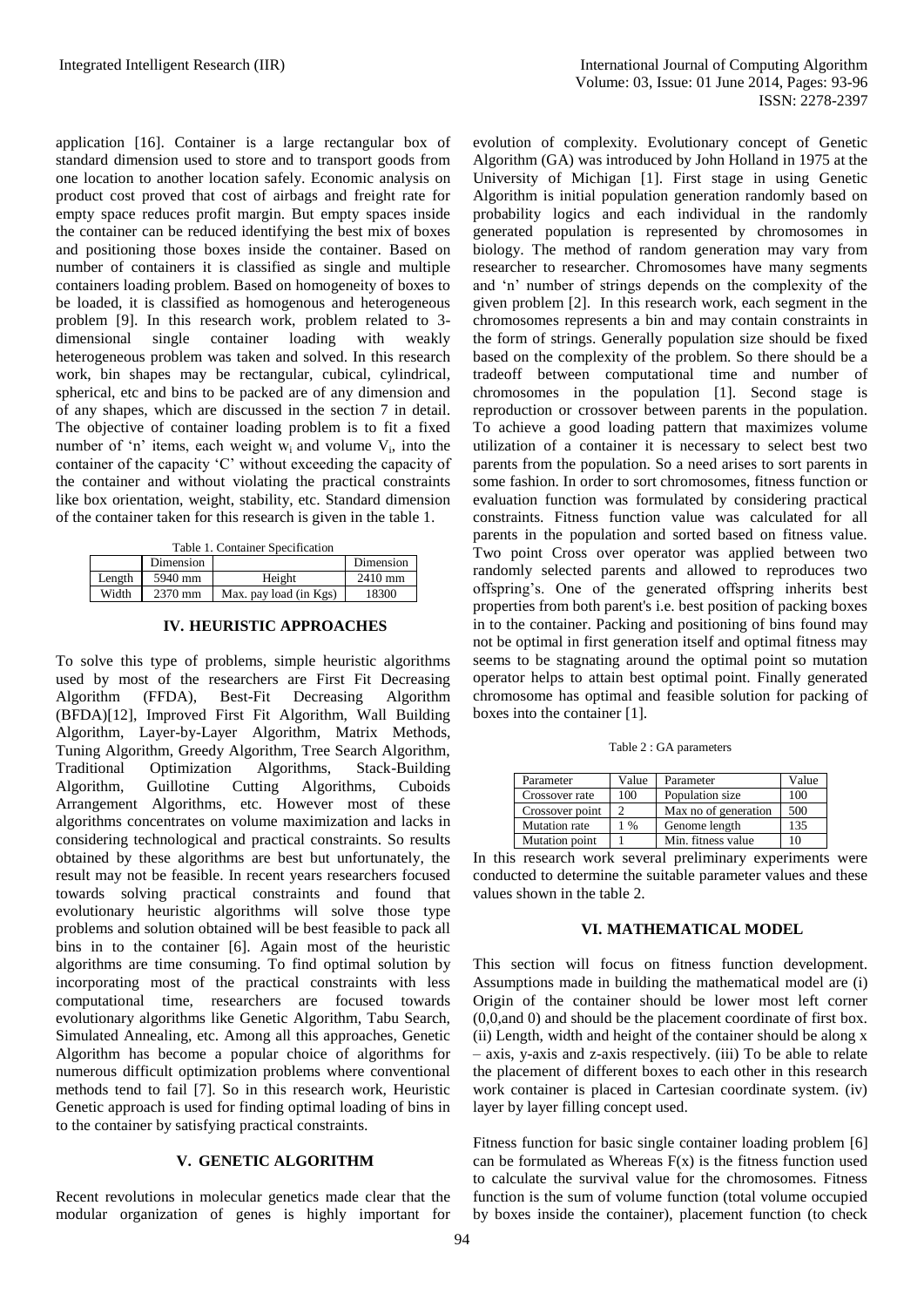the boundary crossing) and constraint function. Fitness function value ranges from 0 to 100.

$$
\frac{\text{Maximize } \sum_{i=1}^{\infty} (\int_{i} w_{i} h_{i})}{V} \qquad \qquad \text{Eq2}
$$

Where  $l_i$  is the length of the placed box. ( $i = 1$  to n).  $w_i$ is width of the placed box.  $h_i$  is height of the placed box. Function  $C(x)$  is constraint function. Feasibility of all generated candidate solutions can be guaranteed by satisfying equation  $C(x)$ . It includes overlapping constraint, stability constraint, weight or load bearing constraint, orientation constraint, shipment priority constraint, stack constraint. If all this constraint satisfied then the function  $C(x)$  will return positive value else negative value. It is possible to have a solution with a fitness value greater than zero that is still a valid solution is shown in the equation 4.

$$
C(x) = O(x) + S(x) + W(x) + R(x) + P(x)
$$

Where as  $O(x)$  is overlapping constraint to check interference between boxes.  $S(x)$  is stability function to checks stability criteria of packed boxes i.e. width–height ratio, width-length ratio and height-length ratio of boxes and with container will be calculated.  $W(x)$  is the weight or load bearing function.

Generally lower weight bins and fragile items should be packed in top layers.  $R(x)$  is the orientation function. Box can be rotated along x axis, along y axis, along z axis or the combination of above. Orientation of can be given along with the user input.  $P(x)$  is the shipment placement constraint. Boxes should be placed based on the unloading location.

# **VII. EXPERIMENTAL SETUP**

Once this model was decided upon, implementation preceded using Visual Basic (VB) software with MS-Access as database was used. Experiments were conducted using Intel® Pentium (IV) with 2.06 GHz CPU and 1 GB RAM. A number of different modules of classes and objects were developed in VB to model genetic algorithm for solving container loading problem. The one such practical problem taken for implementation is shown in the table 3. When GA starts execution, it gets inputs from user and user defined parameters should be stored in the database. Stored data will be combined to makeup one chromosome of length 135 and length depends on the application. Large size of the search space also adds to the computational complexity when solving any given packing problem and decided based on chosen chromosomal representation. Optimal number of chromosomes in the population will assign to 100. GA configures a few variables such as probability of mutation, probability of crossover, generation size, population size, fitness evaluation assumptions, etc. Chromosomes are allowed to operate over the fitness function and calculated fitness values should be again stored in the same database. Boxes are sorted based on the calculated fitness values. A random method used for selecting parents in this work is roulette wheel selection method and those selected parents are allowed for reproduction. In reproduction stage, 2 – point crossover operator is applied as the length of the chromosome is longer and the points in the chromosomes are

selected again at random [1]. At crossover point the strings were exchanged between two parents and as the result two offspring's were generated. Generated offspring may stagnate near optimal point so mutation operator is applied over the offspring. In this work mutation operator changes the orientation of the boxes i.e. length to breadth and vise versa.

| Box<br><b>Type</b> | Box No.        | No.<br><sub>0</sub> f<br><b>Boxes</b> | <b>Dimensions</b><br>$(\text{cm } x \text{ cm } x \text{ cm})$ | <b>Rotations</b><br>$(x-y-z)$ | Place<br>ment  | Weight<br>100x(Kg) | <b>Description</b>   |
|--------------------|----------------|---------------------------------------|----------------------------------------------------------------|-------------------------------|----------------|--------------------|----------------------|
| <b>CUB</b>         | 1              | 10                                    | $10 \times 10 \times 10$                                       | 1 x 0 x 0                     | $\mathbf{1}$   | 2.9                | Cast materials       |
| <b>CUB</b>         | $\overline{2}$ | 50                                    | $20 \times 20 \times 20$                                       | 1 x 0 x 0                     | $\overline{2}$ | 1.32               | Wood                 |
| <b>RP</b>          | 3              | 20                                    | 10x5x2                                                         | 1x1x0                         | $\mathbf{1}$   | 1.8                | Compressed<br>wood   |
| <b>RP</b>          | 4              | 70                                    | $20 \times 10 \times 5$                                        | 1x1x1                         | $\mathbf{0}$   | 1.1                | Ceramic Blocks       |
| <b>CY</b>          | 5              | 50                                    | 50x5                                                           | $1 \times 0 \times 0$         | $\overline{2}$ | 0.98               | Wood                 |
| <b>SR</b>          | 6              | 60                                    | 20                                                             | 1x1x1                         | $\mathbf{0}$   | 0.2                | Glass boards         |
| FP                 | 7              | 40                                    | 20x10x5x3                                                      | 1x1x1                         | $\overline{2}$ | 0.72               | Cardboards           |
| FP                 | 8              | 50                                    | $30 \times 20 \times 10 \times 6$                              | 1 x 0 x 0                     | 1              | 2.03               | Gypsum Boards        |
| FC                 | 9              | 40                                    | $20 \times 10 \times 5$                                        | 1 x 0 x 0                     | 1              | 0.9                | Cardboards           |
| FC                 | 10             | 40                                    | 10x5x3                                                         | 1 x 0 x 0                     | 1              | 1.4                | <b>Gravel Blocks</b> |

**Table 3. Box Dimensions** 

$$
F(x) = V(x) + P(x) + C(x)
$$



Figure 1, Flow Chart represents the overview of the Research